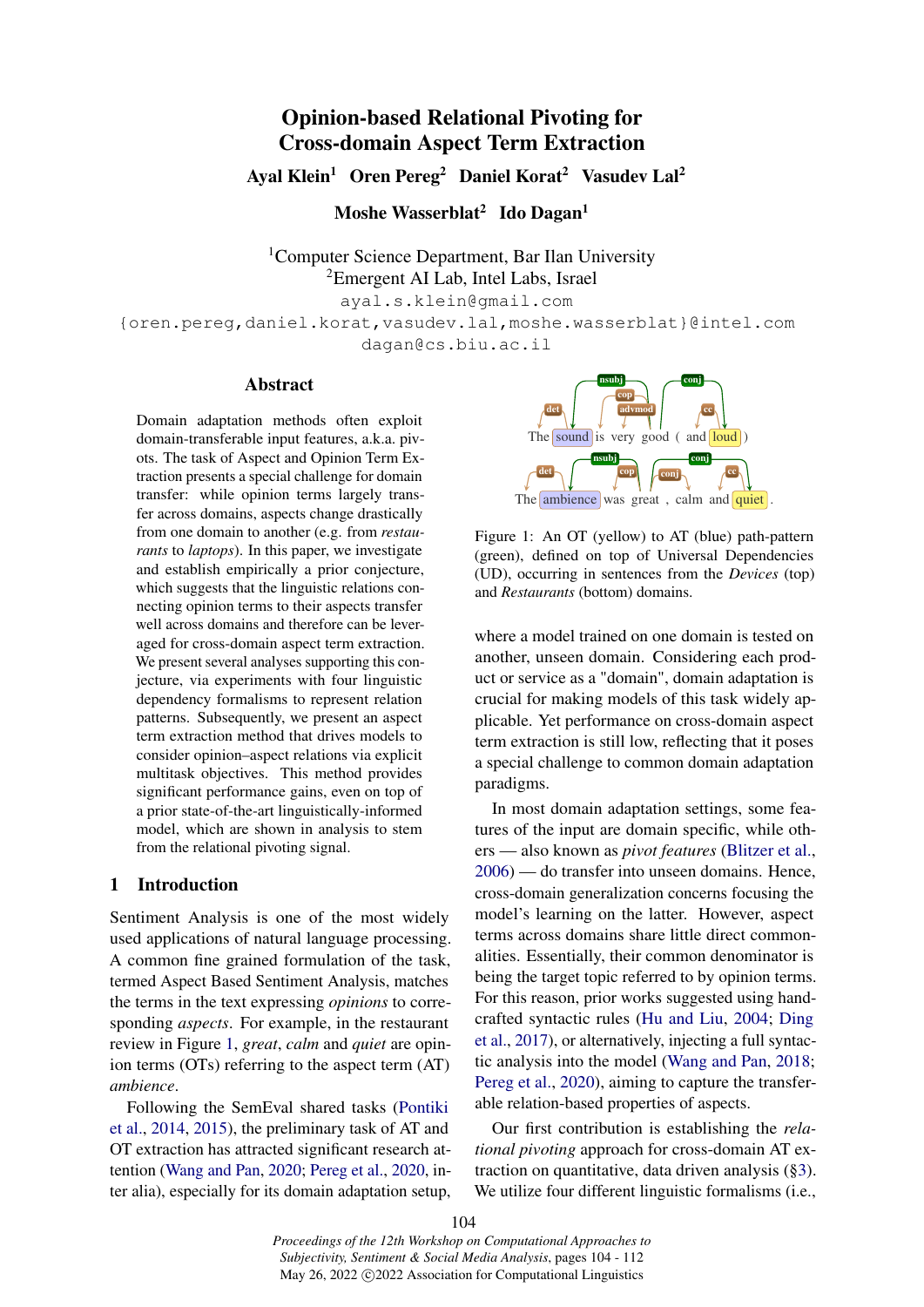syntactic and semantic dependencies) to characterize OT–AT relations, and empirically confirm their domain transferability and importance for the task. Following, we propose an auxiliary multi-task learning method with specialized relation-focused tasks, designed to teach the model to focally capture these relations during OT and AT extraction training ([§4\)](#page-3-0). Our method improves cross-domain AT extraction performance when applied over both vanilla BERT [\(Devlin et al.,](#page-5-8) [2019\)](#page-5-8) and the stateof-the-art SA-EXAL [\(Pereg et al.,](#page-5-3) [2020\)](#page-5-3) models. We conclude with a quantitative analysis of model predictions, ascribing observed performance gains to enhanced relational pivoting.<sup>[1](#page-1-1)</sup>

## <span id="page-1-3"></span>2 Background

Following the SemEval Aspect Based Sentiment Analysis shared tasks [\(Pontiki et al.,](#page-5-0) [2014,](#page-5-0) [2015\)](#page-5-1), recent works have formulated the *OT and AT extraction* task: given an opinionated text, identify the spans denoting OTs and ATs. We adopt the benchmark dataset that was used by recent works [\(Wang](#page-5-2) [and Pan,](#page-5-2) [2020;](#page-5-2) [Pereg et al.,](#page-5-3) [2020\)](#page-5-3), which consists of three customer-review domains — (R)estaurants, (L)aptops and digital (D)evices — and was aggregated from the SemEval tasks jointly with several published resources [\(Hu and Liu,](#page-5-5) [2004;](#page-5-5) [Wang et al.,](#page-5-9) [2016\)](#page-5-9). While promising AT extraction performance has been demonstrated for in-domain settings [\(Li](#page-5-10) [et al.,](#page-5-10) [2018;](#page-5-10) [Augustyniak et al.,](#page-5-11) [2019\)](#page-5-11), it does not scale to unseen domains, where state-of-the-art models exhibited small incremental improvements and struggle to surpass F1 scores of 40–55 (for the different domain pairs).

Previous works have conjectured that aspect and opinion terms maintain frequent syntactic relations between them. Subsequently, [Hu and Liu](#page-5-5) [\(2004\)](#page-5-5), followed by [Qiu et al.](#page-5-12) [\(2011\)](#page-5-12), crafted a handful of simple syntactic patterns for in-domain AT extraction based on OTs. Motivated by the hypothesized domain transferability of syntactic OT–AT relations, [Ding et al.](#page-5-6) [\(2017\)](#page-5-6) employed pseudo labeling of AT based on the aforementioned patterns, which was used as auxiliary supervision for domain adaptation setup. We, however, extract our patterns from the data rather than manually crafting them.

In a related line of work, syntax was leveraged more broadly for the same relational pivoting mo-

<span id="page-1-2"></span>

|                   | Aspects | Opinions |
|-------------------|---------|----------|
| $D \rightarrow R$ | 7.3     | 78.6     |
| $D \rightarrow L$ | 42.3    | 83.2     |
| $R \rightarrow D$ | 12.2    | 59.1     |
| $R \to L$         | 11      | 61.4     |
| $L \rightarrow D$ | 41.3    | 65.4     |
| $L \rightarrow R$ | 9.1     | 68.3     |
| Mean              | 20.5    | 69.3     |

Table 1: Cross-Domain lexical term overlap — how many term instances from target domain occur at least once in source domain (percentage).

tivation. [Wang and Pan](#page-5-7) [\(2018\)](#page-5-7) and [Wang and Pan](#page-5-2) [\(2020\)](#page-5-2) encoded dependency relations with a recursive neural network using multitask learning, where the latter also applied domain-invariant adversarial learning. Most recently, the Syntactically Aware Extended Attention Layer model (SA-EXAL) [\(Pereg et al.,](#page-5-3) [2020\)](#page-5-3) improved cross-domain OT and AT extraction by augmenting BERT with an additional self-attention head that attends solely to the syntactic head of each token.

#### <span id="page-1-0"></span>3 Motivating Data Analysis

The *Relational Pivoting* hypothesis is jointly entailed from two observations: (1) Opinion terms are similar across domains. (2) The relationships between corresponding OT–AT pairs have common, domain transferable linguistic characteristics. Taken together, these suggest that OT–AT linguistic relations are informative pivot features for transferring aspect extraction across domains. In the following subsections, we show several analyses supporting the above observations and hypothesis.

### 3.1 Opinions vs. Aspects Domain Variability

We first measure the degree to which OTs and ATs are shared across domains, by computing crossdomain lexical overlap. Table [1](#page-1-2) shows the percentage of term instances in the target domain occurring at least once in the source domain. Overall, unlike aspect terms, opinion terms have significant overlap across domains. For example, the terms *great*, *good*, *best*, *better* and *nice* all occur in the top-10 common OTs in each of the three domains, jointly covering 22%, 20% and 14% of OTs in the *Restaurants*, *Devices* and *Laptops* domains, respectively.

In sharp contrast, there is only one aspect (*price*) occurring in the top 50 common ATs at all three domains. This is in sync with model experiments — both in-house and as reported by [Wang and Pan](#page-5-2) [\(2020\)](#page-5-2) — showing a drastic performance drop for

<span id="page-1-1"></span><sup>&</sup>lt;sup>1</sup>Our code for all experiments and analyses can be found here: [https://github.com/IntelLabs/](https://github.com/IntelLabs/nlp-architect/tree/libert-path-amtl/nlp_architect/models/libert) [nlp-architect/tree/libert-path-amtl/nlp\\_](https://github.com/IntelLabs/nlp-architect/tree/libert-path-amtl/nlp_architect/models/libert) [architect/models/libert](https://github.com/IntelLabs/nlp-architect/tree/libert-path-amtl/nlp_architect/models/libert)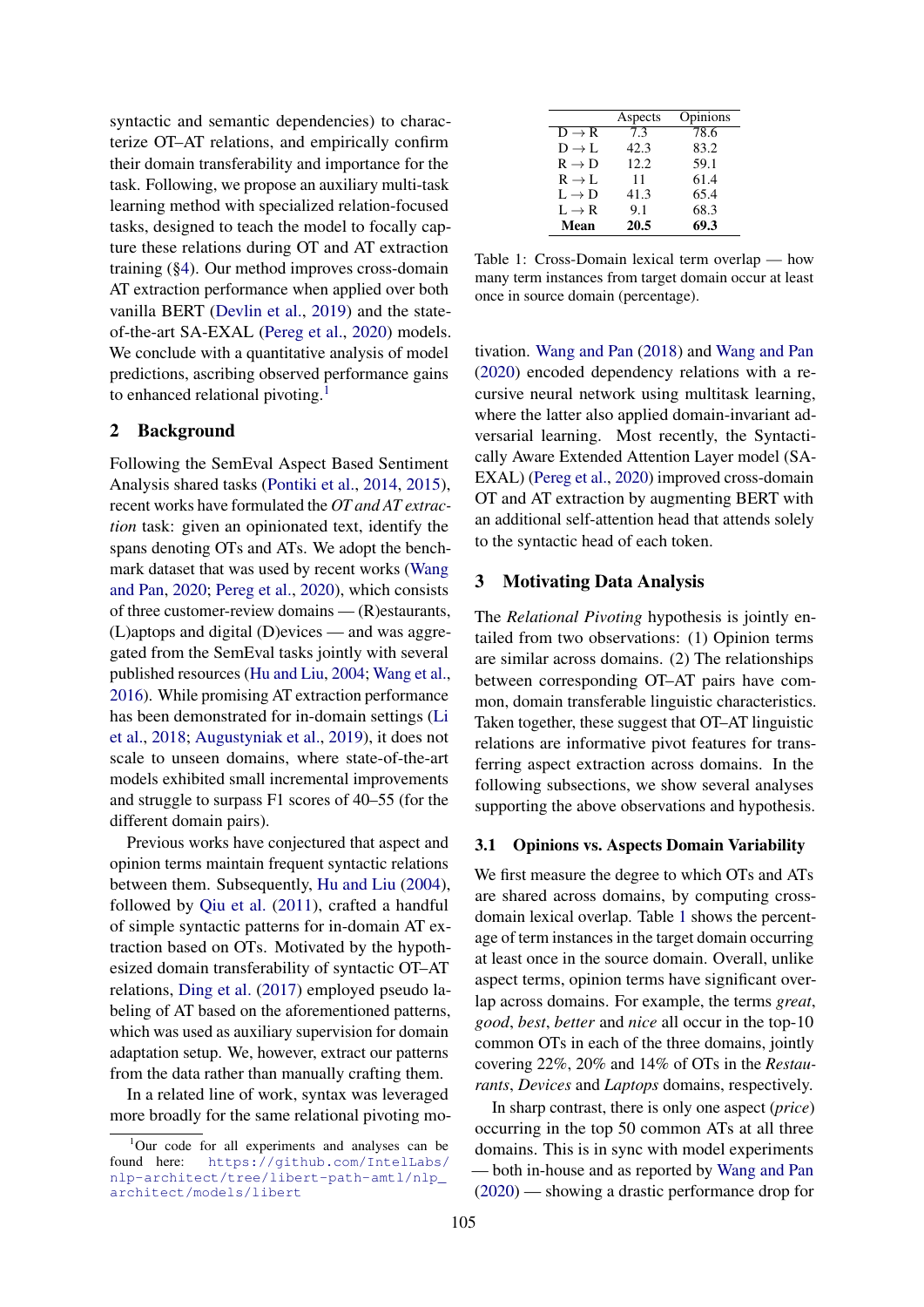cross-domain AT extraction, from lower 70s indomain to around 45 F1, while exhibiting a "reasonable" drop in OT extraction, from lower 80s to around 70 F1.

## <span id="page-2-5"></span>3.2 OT–AT Path Patterns

Next, we measure the degree to which linguistic relations connecting OT–AT pairs are shared across domains. To this end, we capture OT–AT linguistic relations using their *path pattern* in a dependency graph, i.e., the ordered list of the dependency relation labels occurring throughout the shortest (undi-rected) path between the terms (Figure [1\)](#page-0-0). $<sup>2</sup>$  $<sup>2</sup>$  $<sup>2</sup>$ </sup>

We investigate and compare four linguistic for-malisms: Spacy's syntactic dependencies<sup>[3](#page-2-1)</sup>, Universal Dependencies (UD), and two formalisms from Semantic Dependency Parsing [\(Oepen et al.,](#page-5-13) [2015\)](#page-5-13) — DELPH-IN MRS (DM) and Prague Semantic Dependencies  $(PSD)$ .<sup>[4](#page-2-2)</sup> We parsed all the sentences in the benchmark dataset with state-of-the-art parsers — SpaCy 2.0, UDPipe<sup>[5](#page-2-3)</sup>, and HIT-SCIR [\(Che et al.,](#page-5-14) [2019\)](#page-5-14) for DM and PSD. Importantly, since correspondences between ATs and OTs are not annotated in the benchmark dataset, we first heuristically define which (OT, AT) pairs would be considered related. Following a preliminary analysis, we selected for each formalism all pairs whose shortest path length is  $\leq$  2. This yields 9K–10K pairs which cover 60%–70% of the ATs across the different formalisms. These pairs and their path patterns constitute the data for the analyses below, as well as for training relation-focused auxiliary tasks ([§4\)](#page-3-0).

We find that between 94%–97% of the patterns in one domain are covered by another domain (More details in Appendix [A\)](#page-5-15). This confirm the prior presupposition that the linguistic structure of OT–AT relations is fairly domain invariant, and put forward path-patterns as promising features for domain transfer. In section [3.4](#page-3-1) we further analyze the variability across different domain transfer settings.

<span id="page-2-6"></span>

Figure 2: Relative cumulative frequency distribution of path patterns — *Restaurants* domain, UD formalism.

<span id="page-2-4"></span>

|           | In-Domain |  |                                 |  |        | Cross-Domain |     |  |  |  |  |  |
|-----------|-----------|--|---------------------------------|--|--------|--------------|-----|--|--|--|--|--|
|           | $k=10$    |  | All                             |  | $k=10$ |              | All |  |  |  |  |  |
|           |           |  | R F1   P R F1   P R F1   P R F1 |  |        |              |     |  |  |  |  |  |
| UD.       |           |  |                                 |  |        |              |     |  |  |  |  |  |
| <b>DM</b> |           |  |                                 |  |        |              |     |  |  |  |  |  |

Table 2: Results of deterministically applying the top  $k$ common path patterns (in source domain) on gold OTs for extracting ATs. Evaluation is macro-averaged over the 3 in-domain or 6 cross-domain settings.

#### <span id="page-2-7"></span>3.3 Deterministic Relational Pivoting

To quantify the estimated potential of relationbased pivoting, we analyze a deterministic method for extracting ATs via gold OTs based on path patterns, similar to prior rule-based methods [\(Hu and](#page-5-5) [Liu,](#page-5-5) [2004;](#page-5-5) [Qiu et al.,](#page-5-12) [2011\)](#page-5-12), and assess how well such an approach transfer across domains. Given predicted linguistic parses, we select the top  $k$  common OT-to-AT path patterns and apply them on every OT, where traversal destination tokens are selected as ATs. To illustrate, given the UD pattern OT<sup>  $\xrightarrow{CONJ}$ </sup>  $\overset{\text{NSUBJ}}{\longrightarrow}$  AT, the OTs *quiet* and *calm* would both yield *ambience* as an AT (Figure [1,](#page-0-0) bottom). Notably, this analysis is only a rough upper-bound estimate; it is limited to identifying single-word ATs (70% of all ATs) which furthermore relates to an OT in a strictly known pattern, whereas models may generalize over some of these limitations.

Averaged results (across domain settings) are shown in Table [2](#page-2-4) for varying  $k$  sizes (see Appendix [B](#page-6-0) for a breakdown by domain pairs). Overall, pattern-based AT extraction can bring averaged F1 score up to 39 (DM), and recall up to 54 (UD). Crucially, there is hardly any drop in cross-domain settings relative to in-domain, affirming that patterns from a different source domain are as informative as in-domain patterns for opinion based AT extraction, consistent with observed pattern stability ([§3.2\)](#page-2-5). These findings suggest that driving a model to encode OT–AT relations should enhance domain adaptation.

<span id="page-2-0"></span><sup>&</sup>lt;sup>2</sup>We maintain edge direction by appending a directionality marker to each edge label. In case of multi-word terms, we take the token pair across the terms having the shortest path.

<span id="page-2-2"></span><span id="page-2-1"></span><sup>3</sup><https://spacy.io/>

<sup>&</sup>lt;sup>4</sup>We also experimented with three application-oriented UD extensions: Enhanced UD, Enhanced UD++ [\(Schuster and](#page-5-16) [Manning,](#page-5-16) [2016\)](#page-5-16), and pyBART [\(Tiktinsky et al.,](#page-5-17) [2020\)](#page-5-17). These formalisms introduced more label variability compared with UD, but also shortened OT–AT paths and performed slightly better in the multitask experiments. However, we omit these for presentation convenience.

<span id="page-2-3"></span> $5$ <https://ufal.mff.cuni.cz/udpipe>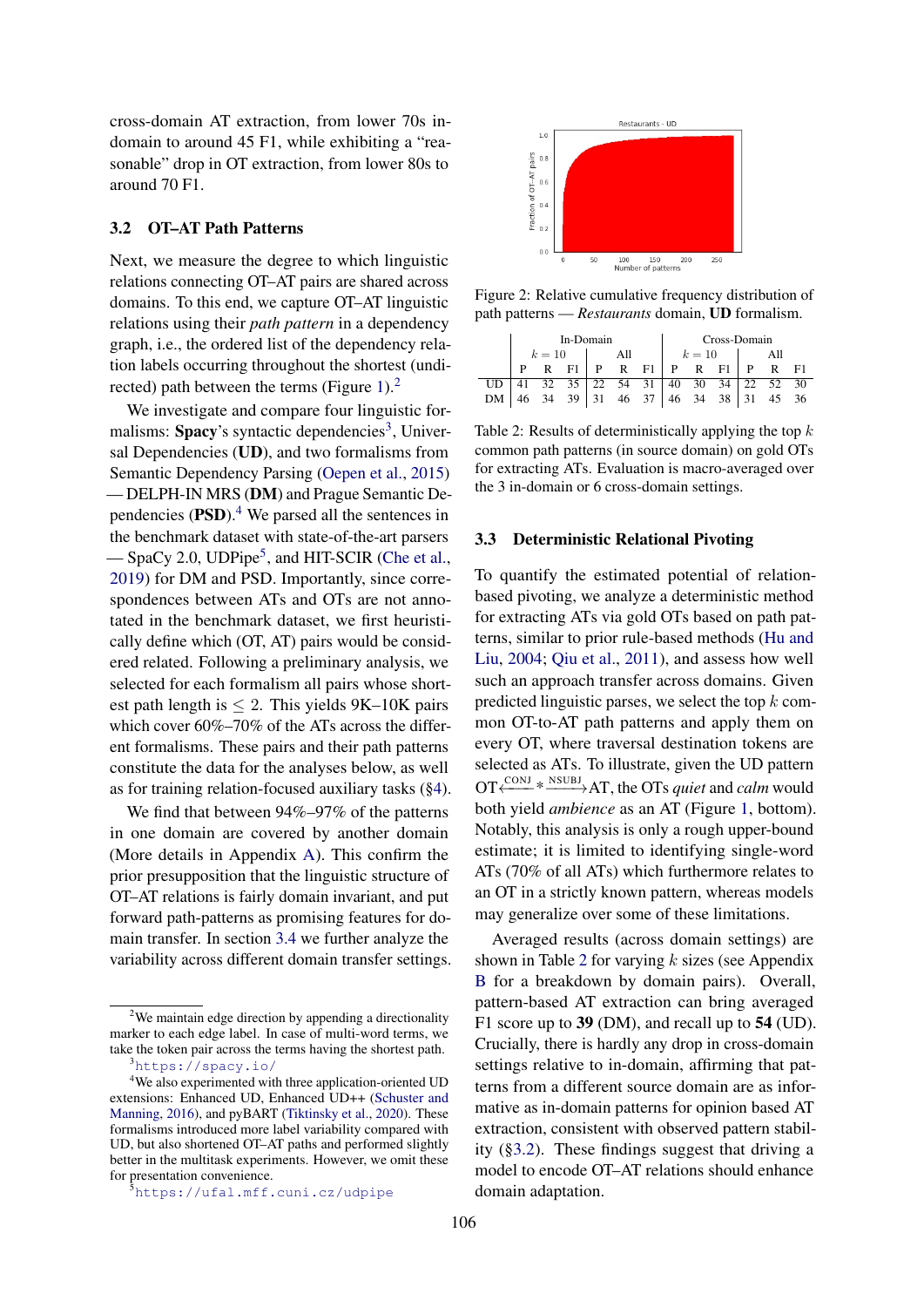#### <span id="page-3-1"></span>3.4 Analysis of Domain Differences

It is illuminating to examine the differences between domains with respect to the path-pattern variability and transferability. In order to assess the linguistic diversity of OT–AT relations within each domain, we plot the relative cumulative pattern distribution for each linguistic formalism, visualizing how many OT–AT pairs (%) are covered by how many different patterns (See Figure [2](#page-2-6) for a representative, and Appendix Figure [3](#page-7-0) for the complete set of figures). The general picture is that the vast majority of OT–AT pairs exhibit a few dozens of path patterns, albeit most pairs are covered by a few high-frequency patterns.

Specifically, we observe that the *Laptops* domain is the most diverse and slowly-accumulating, while the opposite is true for the *Restaurants* domain. We conjecture that the linguistic variability of OT–AT relations inside a domain affects its transferability. High variability makes the domain harder to transfer to, as many relation patterns were not seen during training on the source domain. At the same time, it might make it a good choice for the source domain, acquainting the model with a rich set of relational linguistic constructions to generalize from.

Obviously, the within-domain variability is not the most prominent factor affecting domain transfer; rather, it interacts with the similarity of the domain pairs, both on the pivot features (here: OT– AT relations) and on the non-pivot features (here: the lexical and semantic profile of ATs and OTs). To have a better handle on cross-domain similarity of OT–AT relations that accounts for pattern frequency in each domain, we compute the Jensen-Shannon Distance between path-pattern probability distributions (Table [6](#page-6-1) in Appendix [A\)](#page-5-15), where smaller distance indicates greater similarity. While the *Devices* and *Laptops* domains are the most similar to each other, the *Restaurants* and *Laptops* domains are least similar.

By and large, this is inline both with results of the deterministic pivoting analysis (Section [3.3\)](#page-2-7) broken down by domain pairs (Table [7](#page-7-1) in Appendix [B\)](#page-6-0), and, to a smaller degree, with performance gains of our relation-focused multitask learning experiments (Section [5\)](#page-4-0).

### <span id="page-3-0"></span>4 Multi-task Learning Method

To propagate the relational pivoting signal into an OT and AT extraction model, we apply auxiliary multitask learning (AMTL). We experimented with

|            | $R \leftrightarrow L$ | $R \leftrightarrow D$ | $L \leftrightarrow D$ | Mean |
|------------|-----------------------|-----------------------|-----------------------|------|
| Spacy      | 0.62                  | 0.60                  | 0.58                  | 0.60 |
| UD         | 0.60                  | 0.59                  | 0.56                  | 0.58 |
| DМ         | 0.50                  | 0.50                  | 0.50                  | 0.50 |
| <b>PSD</b> | 0.60                  | 0.56                  | 0.58                  | 0.58 |
| Mean       | 0.58                  | 0.56                  | 0.55                  | በ 57 |

Table 3: Jensen-Shannon Distances between pattern probabilities in different domains. Lower distance indicates similarity between the frequency signature of patterns in a domain pair.

two auxiliary tasks for steering the model to encode OT–AT relationship information during training. Given an OT from an OT–AT pair of the collected auxiliary training data ([§3.2\)](#page-2-5), the model learns to: (1) predict its counterpart AT (ASP); and (2) predict the path-pattern connecting them on the dependency graph  $(PATT)$ .<sup>[6](#page-3-2)</sup> The ASP task should foreground the implicit representation of OT–AT relations, whereas PATT injects explicit, linguistically-oriented relation information.

Prior multitask learning approaches for enriching models with syntax [\(Strubell et al.,](#page-5-18) [2018;](#page-5-18) [Wang](#page-5-7) [and Pan,](#page-5-7) [2018,](#page-5-7) [2020\)](#page-5-2) have pushed them to encode a full syntactic analysis, possibly including irrelevant information. In contrast, our auxiliary tasks form a "partial parsing" objective, specialized in the relevant terms and their multifarious relations. We use both vanilla BERT [\(Devlin et al.,](#page-5-8) [2019\)](#page-5-8) and stateof-the-art SA-EXAL [\(Pereg et al.,](#page-5-3) [2020\)](#page-5-3) as base models, where the latter may imply whether our relation-focused signal is subsumed by SA-EXAL's awareness to the full syntactic parse ([§2\)](#page-1-3).

Implementation details We follow the experimental setup of [\(Pereg et al.,](#page-5-3) [2020\)](#page-5-3) and formulate OT and AT extraction as a single BIO-tagging task. One-layer classifiers are applied on top of either bert-base-uncased or SA-EXAL encoders, both for the main task and for the auxiliary tasks. Let  $Z = \{z_1, z_2, \ldots, z_n\}$  be the contextualized representations of the input sequence produced by the encoder, and op be the OT index from an extracted OT–AT pair. The auxiliary classifiers are defined as follows:

$$
PATT(Z, op) = softmax(z_{op}W^{P} + U^{P})
$$
  
 
$$
ASP(Z, op) = softmax(o_1, ..., o_n)
$$
  
 
$$
o_i = (z_{op}W^{A} + U^{A}) \cdot z_i
$$

where  $W^P \in \mathbb{R}^{d \times m}$ ,  $U^P \in \mathbb{R}^m$ ,  $W^A \in \mathbb{R}^{d \times d}$ ,

<span id="page-3-2"></span><sup>&</sup>lt;sup>6</sup>The SA-EXAL model was amended to generalize over the graph structures (rather than trees) produced by semantic formalisms (Appendix E).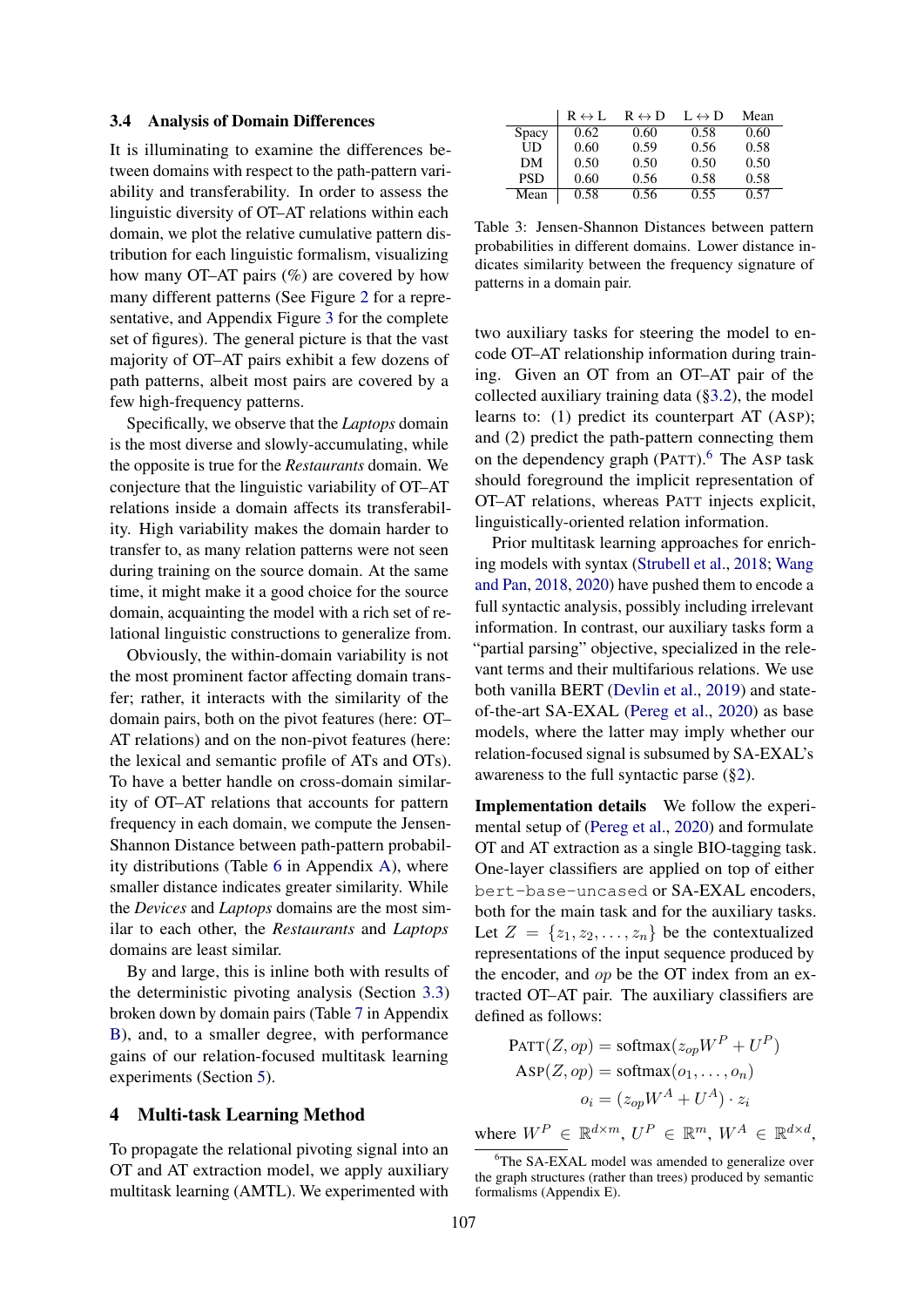<span id="page-4-1"></span>

| $Model$ ( + AMTL task — Formalism) | $L \rightarrow R$ | $D \rightarrow R$ | $R \rightarrow L$ | $D \rightarrow L$ | $R \rightarrow D$ | $L \rightarrow D$ | Mean  |
|------------------------------------|-------------------|-------------------|-------------------|-------------------|-------------------|-------------------|-------|
| <b>BERT</b>                        | 47.2(4.0)         | 51.6(2.1)         | 44.5(3.1)         | 46.7(1.7)         | 38.3(2.4)         | 42.6(0.6)         | 45.16 |
| $BERT + ASP$ - DM                  | 53.5(3.3)         | 52.0(2.1)         | 45.7(2.4)         | 45.9(2.3)         | 38.8(1.5)         | 42.8(1.0)         | 46.45 |
| $BERT + ASP - Spacy$               | 49.8(3.2)         | 51.6(1.5)         | 46.2(2.5)         | 45.2(2.5)         | 39.4(1.6)         | 42.5(1.0)         | 45.77 |
| $BERT + PATT - DM$                 | 46.3(4.7)         | 50.9(2.6)         | 42.9(3.4)         | 46.2(2.4)         | 38.0(1.9)         | 42.1(1.0)         | 44.40 |
| $BERT + PATT - Spacy$              | 50.1(3.0)         | 51.6(2.0)         | 43.1(2.2)         | 46.6(2.5)         | 37.8(1.6)         | 42.0(0.9)         | 45.20 |
| $SA$ -EXAL — DM                    | 48.7(5.8)         | 53.8(2.8)         | 46.0(3.1)         | 47.7(1.8)         | 40.7(1.3)         | 41.9(0.6)         | 46.48 |
| $SA$ -EXAL — Spacy                 | 47.9(3.1)         | 54.1 (1.9)        | 45.4(3.3)         | 47.1(1.1)         | 40.7(1.7)         | 42.1(1.4)         | 46.24 |
| $SA$ -EXAL + Asp – DM              | 54.1(2.3)         | 51.6(2.0)         | 45.6(2.9)         | 45.8(4.1)         | 39.2(1.9)         | 41.8(0.9)         | 46.37 |
| $SA$ -EXAL + As $P$ - Spacy        | 54.0(3.1)         | 52.6(1.9)         | 47.1(3.0)         | 46.9(2.4)         | 39.1(2.7)         | 42.2(0.6)         | 47.00 |
| $SA$ -EXAL + PATT — DM             | 52.8(4.3)         | 54.3(1.8)         | 47.5(1.9)         | 47.7(2.2)         | 40.3(1.5)         | 41.6(0.8)         | 47.37 |
| $SA$ -EXAL + PATT $-$ Spacy        | 51.2(3.4)         | 53.3(2.3)         | 46.5(2.3)         | 46.6(1.8)         | 39.5(1.2)         | 41.5(0.9)         | 46.42 |

Table 4: Cross-domain AT-extraction for different models and linguistic formalisms, evaluated by mean F1 score (and standard deviation). Each column (e.g.  $L \rightarrow R$ ) stands for a cross-domain transfer (e.g. *Laptops* to *Restaurants*), where the best BERT and SA-EXAL results are highlighted in bold.

 $U^A \in \mathbb{R}^d$  are model parameters, · stands for dot product,  $d$  is the hidden vector size and  $m$  is the size of the output pattern vocabulary.  $m$  is set by taking all the patterns whose frequency in training data (i.e., source domain) is  $> 3$ , while mapping other patterns to a fixed UNK symbol.

### <span id="page-4-0"></span>5 Results and Analysis

Following [Pereg et al.](#page-5-3) [\(2020\)](#page-5-3), we run each model on 3 random data splits and 3 different random seeds, presenting the mean F1 (and standard deviation) of the 9 runs. Detailed results are shown in Table  $4<sup>7</sup>$  $4<sup>7</sup>$  $4<sup>7</sup>$  omitting the UD and PSD formalisms — which perform virtually on par with the other formalisms — for space considerations. $8$ 

For BERT, training for ASP consistently improves the mean F1 score, by up to 1.3 points (DM), bringing BERT's performance to be on par with the state-of-the-art SA-EXAL model. Improvements over the SA-EXAL baseline is generally smaller, yet some settings improve by 0.5–1 mean F1 points. Best performance is attained using SA-EXAL + PATT with semantic formalisms, indicating that pattern-focused signal is complementary to generic syntax enrichment methods.

Performance Analysis The overlap between model predictions and the deterministic relational pivoting method ([§3.3\)](#page-2-7) indicates to what extent the model utilizes relational pivot features. Given model predictions, we define *pivot-*∆*R* as the recall improvement a model gains by unifying its true predicted ATs with those of the deterministic method (at  $k = 10$ ).<sup>[9](#page-4-4)</sup> Greater *pivot*- $\Delta R$  indicates greater discrepancy from the potential scope of patternbased coverage, hinting that the model incorporates less relational pivot features. Taking DM as the formalism, we find that for the vanilla BERT model, average *pivot-*∆*R* across 6 domain transfers is 16.5 recall points, with 22.6 for the Laptops to Restaurants transfer  $(L \rightarrow R)$ . This implies that relational features have a significant potential for enhancing its cross-domain coverage, especially on  $L \rightarrow R$ , where we indeed observe the most profound model improvements using our relation-focused tasks. In comparison,  $BERT + ASP$  (DM) has an averaged *pivot-* $\Delta R$  of 14, with 15.7 on L  $\rightarrow$  R (See Appendix [E](#page-6-2) for more details). This drop confirms that the AMTL objective pushes the model to cover more OT-related ATs using relational pivoting.

#### 6 Conclusion

We establish an opinion-based cross-domain AT extraction approach, by analyzing the domain invariance of linguistic OT–AT path pattern. We consequently propose a relation-focused multitask learning method, and demonstrate that it enhances models results by utilizing relational features.

## Acknowledgments

The authors would like to thank Intel Emergent AI Lab members and the anonymous reviewers for their valuable comments and feedback.

<span id="page-4-2"></span> $7$ Our reported baseline figures are slightly different than those reported by [Pereg et al.](#page-5-3) [\(2020\)](#page-5-3), as we could not fully reproduce their hyperparameter settings, e.g. random seeds. Aiming for a controlled experiment concerning only the AMTL improvements over baselines, we have not optimized the random seeds for any condition.

<span id="page-4-3"></span>Results for models trained with both ASP and PATT were also omitted due to their lower performance.

<span id="page-4-4"></span><sup>&</sup>lt;sup>9</sup>We average this measure as well over the 9 model runs.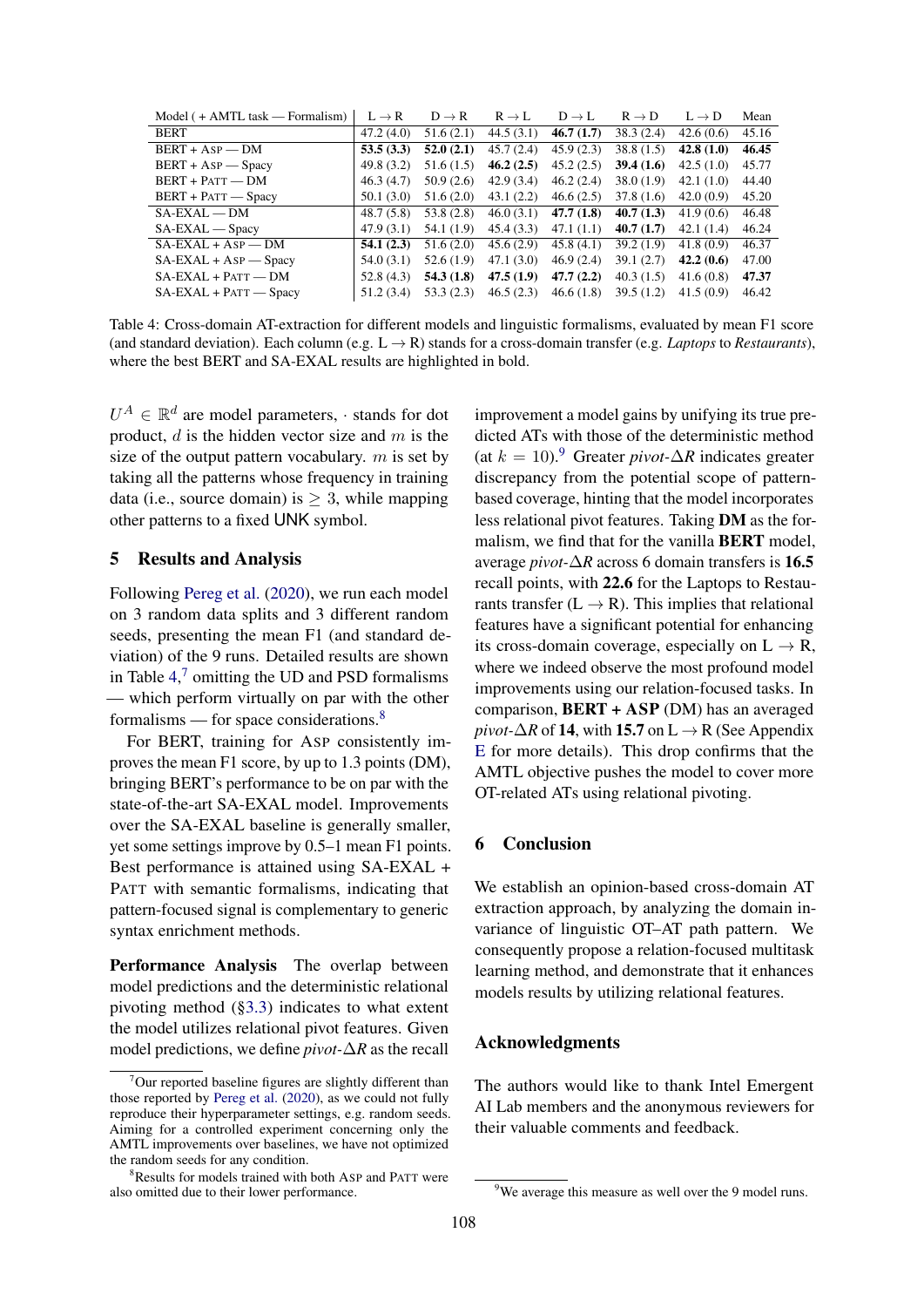### References

- <span id="page-5-11"></span>Łukasz Augustyniak, Tomasz Kajdanowicz, and Przemysław Kazienko. 2019. Comprehensive analysis of aspect term extraction methods using various text embeddings. *arXiv preprint arXiv:1909.04917*.
- <span id="page-5-4"></span>John Blitzer, Ryan McDonald, and Fernando Pereira. 2006. Domain adaptation with structural correspondence learning. In *Proceedings of the 2006 conference on empirical methods in natural language processing*, pages 120–128.
- <span id="page-5-14"></span>Wanxiang Che, Longxu Dou, Yang Xu, Yuxuan Wang, Yijia Liu, and Ting Liu. 2019. Hit-scir at mrp 2019: A unified pipeline for meaning representation parsing via efficient training and effective encoding. In *Proceedings of the Shared Task on Cross-Framework Meaning Representation Parsing at the 2019 Conference on Natural Language Learning*, pages 76–85.
- <span id="page-5-8"></span>Jacob Devlin, Ming-Wei Chang, Kenton Lee, and Kristina Toutanova. 2019. Bert: Pre-training of deep bidirectional transformers for language understanding. In *Proceedings of the 2019 Conference of the North American Chapter of the Association for Computational Linguistics: Human Language Technologies, Volume 1 (Long and Short Papers)*, pages 4171– 4186.
- <span id="page-5-6"></span>Ying Ding, Jianfei Yu, and Jing Jiang. 2017. Recurrent neural networks with auxiliary labels for crossdomain opinion target extraction. In *Association for the Advancement of Artificial Intelligence*, pages 3436– –3442.
- <span id="page-5-5"></span>Minqing Hu and Bing Liu. 2004. Mining opinion features in customer reviews. In *American Association for Artificial Intelligence*.
- <span id="page-5-10"></span>Xin Li, Lidong Bing, Piji Li, Wai Lam, and Zhimou Yang. 2018. [Aspect term extraction with his](http://arxiv.org/abs/1805.00760)[tory attention and selective transformation.](http://arxiv.org/abs/1805.00760) *CoRR*, abs/1805.00760.
- <span id="page-5-13"></span>Stephan Oepen, Marco Kuhlmann, Yusuke Miyao, Daniel Zeman, Silvie Cinková, Dan Flickinger, Jan Hajic, and Zdenka Uresova. 2015. Semeval 2015 task 18: Broad-coverage semantic dependency parsing. In *Proceedings of the 9th International Workshop on Semantic Evaluation (SemEval 2015)*, pages 915–926.
- <span id="page-5-3"></span>Oren Pereg, Daniel Korat, and Moshe Wasserblat. 2020. Syntactically aware cross-domain aspect and opinion terms extraction. In *Proceedings of the 28th International Conference on Computational Linguistics*, pages 1772–1777.
- <span id="page-5-0"></span>Maria Pontiki, Dimitrios Galanis, Harris Papageorgiou, Ion Androutsopoulos, and Suresh Manandhar. 2014. Semeval-2014 task 4: Aspect based sentiment analysis. In *Proceedings of the 8th International Workshop on Semantic Evaluation (SemEval 2014) at (COLING 2014)*, pages 27–35.
- <span id="page-5-1"></span>Maria Pontiki, Dimitrios Galanis, Harris Papageorgiou, Suresh Manandhar, and Ion Androutsopoulos. 2015. Semeval-2015 task 12: Aspect based sentiment analysis. In *Proceedings of the 9th international workshop on semantic evaluation (SemEval 2015)*, pages 486– 495.
- <span id="page-5-12"></span>Guang Qiu, Bing Liu, Jiajun Bu, and Chun Chen. 2011. Opinion word expansion and target extraction through double propagation. *Comput. Linguist.*, 37(1):9–27.
- <span id="page-5-16"></span>Sebastian Schuster and Christopher D Manning. 2016. Enhanced english universal dependencies: An improved representation for natural language understanding tasks. In *Proceedings of the Tenth International Conference on Language Resources and Evaluation (LREC'16)*, pages 2371–2378.
- <span id="page-5-18"></span>Emma Strubell, Patrick Verga, Daniel Andor, David Weiss, and Andrew McCallum. 2018. Linguisticallyinformed self-attention for semantic role labeling. In *Proceedings of the 2018 Conference on Empirical Methods in Natural Language Processing*, pages 5027–5038.
- <span id="page-5-17"></span>Aryeh Tiktinsky, Yoav Goldberg, and Reut Tsarfaty. 2020. pybart: Evidence-based syntactic transformations for ie. *arXiv preprint arXiv:2005.01306*.
- <span id="page-5-7"></span>Wenya Wang and Sinno Jialin Pan. 2018. Recursive neural structural correspondence network for crossdomain aspect and opinion co-extraction. In *Proceedings of the 56th Annual Meeting of the Association for Computational Linguistics*, pages 1—-11.
- <span id="page-5-2"></span>Wenya Wang and Sinno Jialin Pan. 2020. Syntactically meaningful and transferable recursive neural networks for aspect and opinion extraction. *Computational Linguistics*, 45(4):705–736.
- <span id="page-5-9"></span>Wenya Wang, Sinno Jialin Pan, Daniel Dahlmeier, and Xiaokui Xiao. 2016. Recursive neural conditional random fields for aspect-based sentiment analysis. In *Proceedings of the 2016 Conference on Empirical Methods in Natural Language Processing*, pages 616– 626.

### Appendices

#### <span id="page-5-15"></span>A Cross-domain overlap in path patterns

In Table [5,](#page-6-3) we present the percentage of target domain path patterns occurring at least once in the source domain. To account for pattern frequency in each domain, we also compute the Jensen-Shannon Distance between pattern probability distributions (Table [6\)](#page-6-1). Overall, DM has the best cross-domain pattern overlap, while the *Devices* and *Laptops* domains are slightly more similar to each other.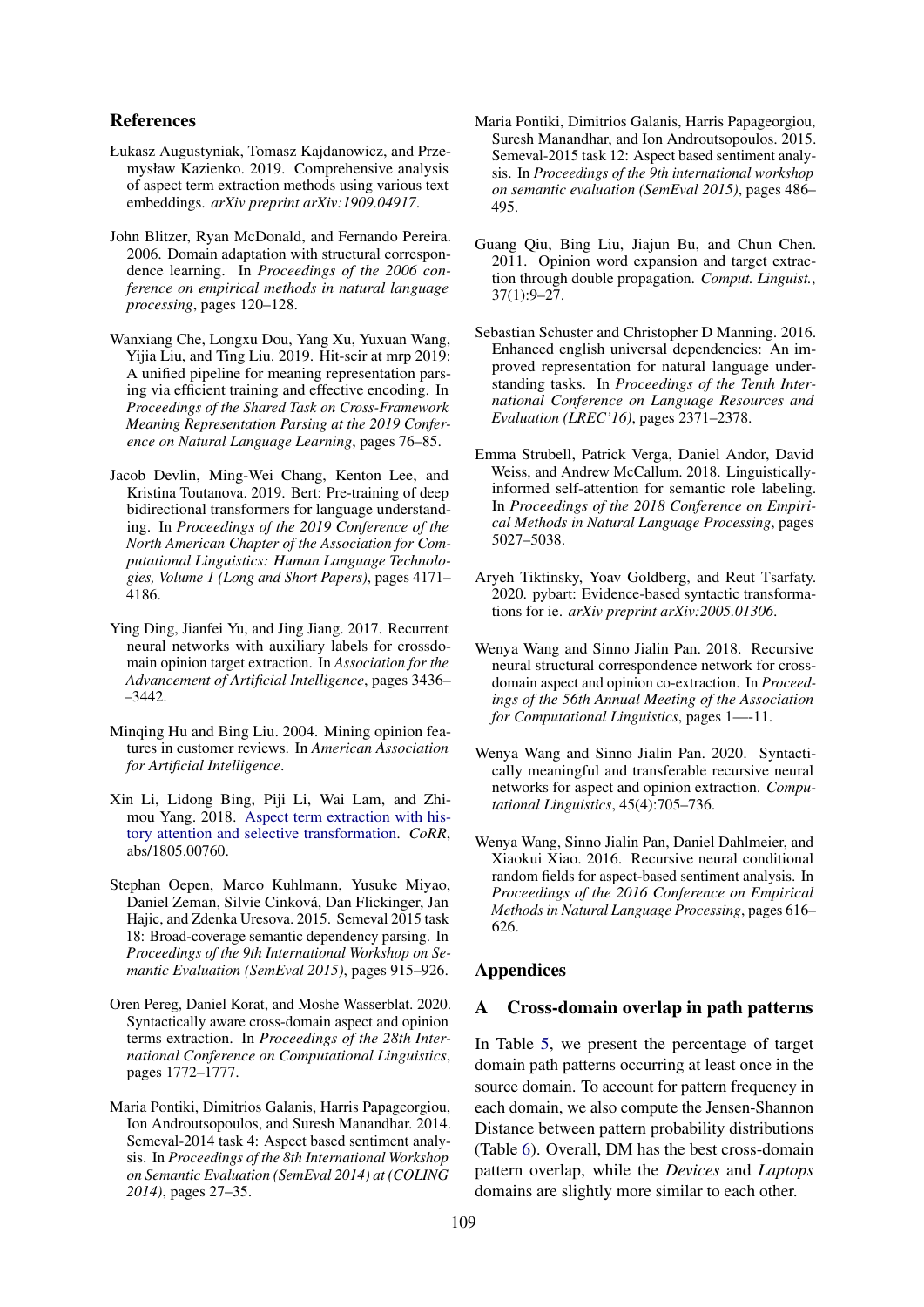<span id="page-6-3"></span>

|       | $R \rightarrow L$ | $R \rightarrow D$ | $L \rightarrow R$ | $L \rightarrow D$ | $D \rightarrow R$ | $D \rightarrow L$ |
|-------|-------------------|-------------------|-------------------|-------------------|-------------------|-------------------|
| Spacy | 899               | 87.4              | 97.5              | 96.8              | 953               | 93                |
| UD    | 93.4              | 94                | 96.7              | 95.9              | 95.7              | 93.1              |
| DМ    | 97.8              | 97.9              | 97.9              | 97                | 97.3              | 97.1              |
| PSD   | 93.8              | 95.5              | 95.3              | 96.8              | 93.2              | 90.4              |

Table 5: Cross-domain pattern overlap — how many AT–OT paths in target domain share a pattern with paths in source domain (percentage).

<span id="page-6-1"></span>

|            | $R \leftrightarrow L$ | $R \leftrightarrow D$ | $L \leftrightarrow D$ | Mean |
|------------|-----------------------|-----------------------|-----------------------|------|
| Spacy      | 0.62                  | 0.60                  | 0.58                  | 0.60 |
| UD         | 0.60                  | 0.59                  | 0.56                  | 0.58 |
| DМ         | 0.50                  | 0.50                  | 0.50                  | 0.50 |
| <b>PSD</b> | 0.60                  | 0.56                  | 0.58                  | 0.58 |
| Mean       | 0.58                  | 0.56                  | 0.55                  | 0.57 |

Table 6: Jensen-Shannon Distances between pattern probabilities in different domains. Lower distance indicates similarity between the frequency signature of patterns in a domain pair.

## <span id="page-6-0"></span>B Deterministic relation pivoting per domain pair

In Section [3.3](#page-2-7) we describe a deterministic domaintransfer AT extraction method based on gold opinion terms and top  $k$  most frequent OT–AT path patterns in source domain. Results per domain pair are shown in Table [7](#page-7-1) for  $k = 10$ , which approximately optimizes recall-precision trade-off.

Noticeably, the method is less effective for the *Laptops* target domain. This finding aligns with its wider pattern diversity, as mentioned in Section [3.4](#page-3-1) and illustrated in Figure [3,](#page-7-0) but should also be attributed to it having relatively fewer OT–AT pairs that exceed our path-length  $\leq 2$  criterion. In DM, for example, the ratio of the number of selected OT–AT pairs to the total number of aspect terms is 0.93 for *Restaurants*, 0.77 for *Devices*, but only 0.67 for the *Laptops* domain. Altogether, our investigation suggests that the domains vary in linguistic complexity, reflected in richer and longer path patterns for truly corresponding OT–AT pairs in some domains (e.g. *Laptops*) compared to others (e.g. *Restaurants*). Relational pivoting might be more contributive to the latter, as also demonstrated by the multitask experiments ([§5\)](#page-4-0).

## C Pattern distribution for different linguistic formalisms

As mentioned in Section [3.4,](#page-3-1) we plot the relative cumulative pattern distribution for each domain and formalism, visualizing the number of different patterns vs. OT–AT pairs coverage (%) (Figure [3\)](#page-7-0).

Referring to differences between linguistic for-

malisms, we find the cumulative distributions of DM and PSD more "dense". In DM, for example, the most frequent common pattern (simply  $OT \xrightarrow{\text{ARG1}} AT$ ) covers 55% of the paths. This implies that semantic formalisms, designed for abstracting out surface realization details, strengthen the commonalities across different sentences, thus might have greater potential for relational pivoting. This conjecture is also backed by the deterministic pivoting analysis ([§3.3\)](#page-2-7). However, we did not find a significant advantage for semantic vs. syntactic formalisms in model experiments (See [§5\)](#page-4-0).

### D SA-EXAL for semantic graphs

As mentioned in Section 2, the SA-EXAL model augments BERT with a specialized, 13th attention head, incorporating the syntactic parse directly into the model attention mechanism. In the original paper, SA-EXAL was fed with syntactic dependency trees, where each token has a syntactic head token to which it should attend. The learned attention matrix  $A \in \mathbb{R}^{n \times n}$  is multiplied element-wise by a matrix representation of the syntactic parse P, where each row is a one-hot vector stating the token to which to attend.

However, semantic dependency formalisms, such as PSD and DM, produce bi-lexical directed acyclic graphs, in which a word can have zero "heads" (for semantically vacuous words, e.g. copular verbs) or multiple "heads" (i.e. outgoing edges). We modify the SA-EXAL model such that instead of one-hot rows, P can have all-one rows (no heads) or multiple-ones rows (multiple heads). Consequently, for tokens with no heads the network is learning the attention without external interference, whereas for tokens with multiple heads, the attention mass is distributed between the heads.

## <span id="page-6-2"></span>E Correlating pivot-∆R and model improvement

In Section [5](#page-4-0) we define the *pivot-*∆*R* measure for model predictions, which quantifies how much can model predictions be improved with pattern-based relational pivoting. We observe that *pivot-*∆*R* is higher for the baseline models compared to the corresponding models enhanced by our AMTL objectives (specifically the Asp objective). Nonetheless, this reduction in *pivot-*∆*R* seem to correlate with model's improvement along the transfer settings. In Figure [4](#page-8-0) we illustrate this for the BERT and BERT  $+$  ASP (DM) models. Observed Spearman's  $\rho$  over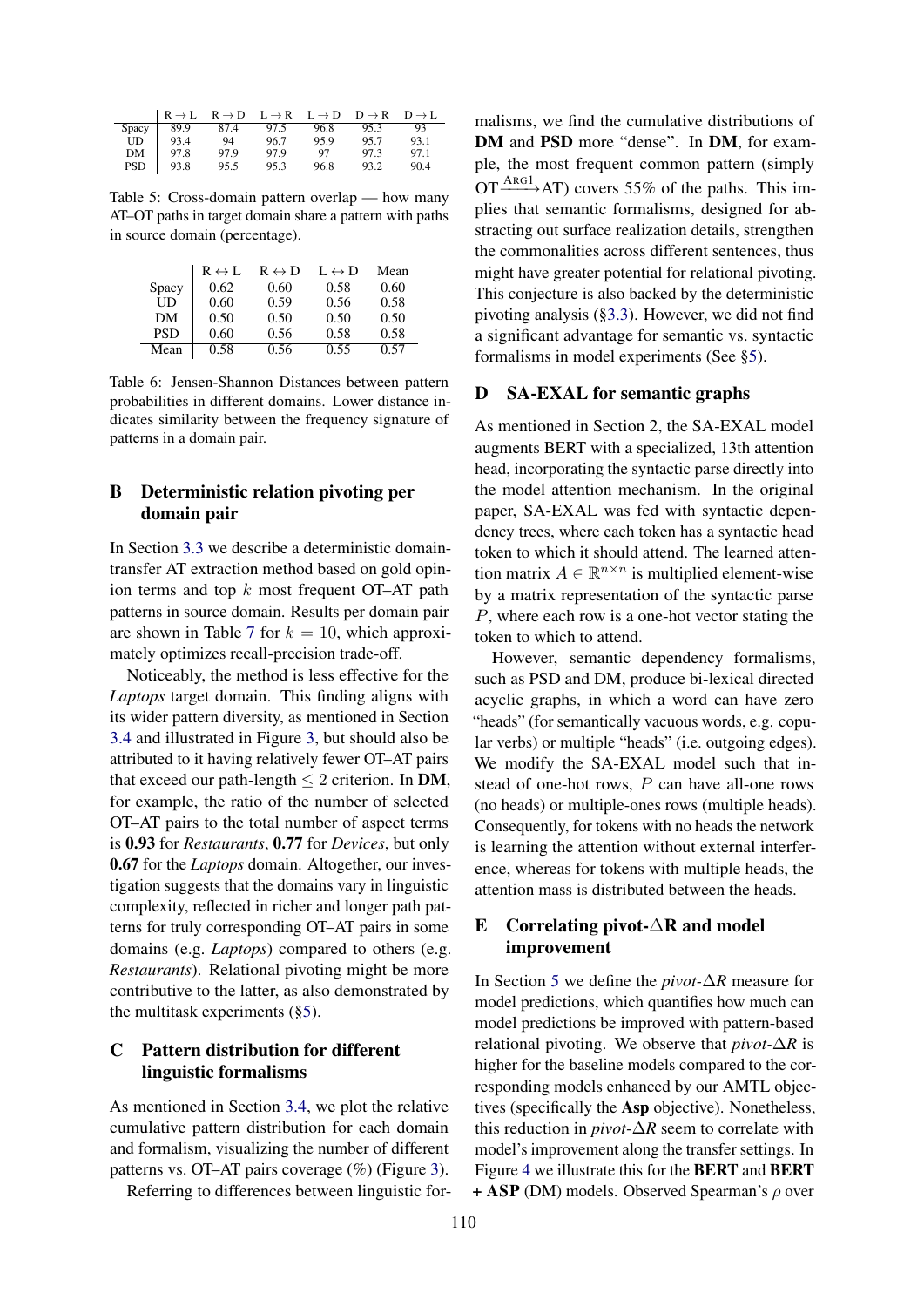<span id="page-7-1"></span><span id="page-7-0"></span>

Figure 3: Relative cumulative frequency distributions of path patterns for each domain in all formalisms, showing how many different patterns (X axis) cover what percentage of OT–AT pairs (Y axis).

the 6 transfer settings is 0.83 (though obviously this small sample cannot be tested for statistical significance). This examination of model predictions entails that the improvement we observe in model performance is indeed attributed to instances that exhibit a relation pattern present in the source domain.